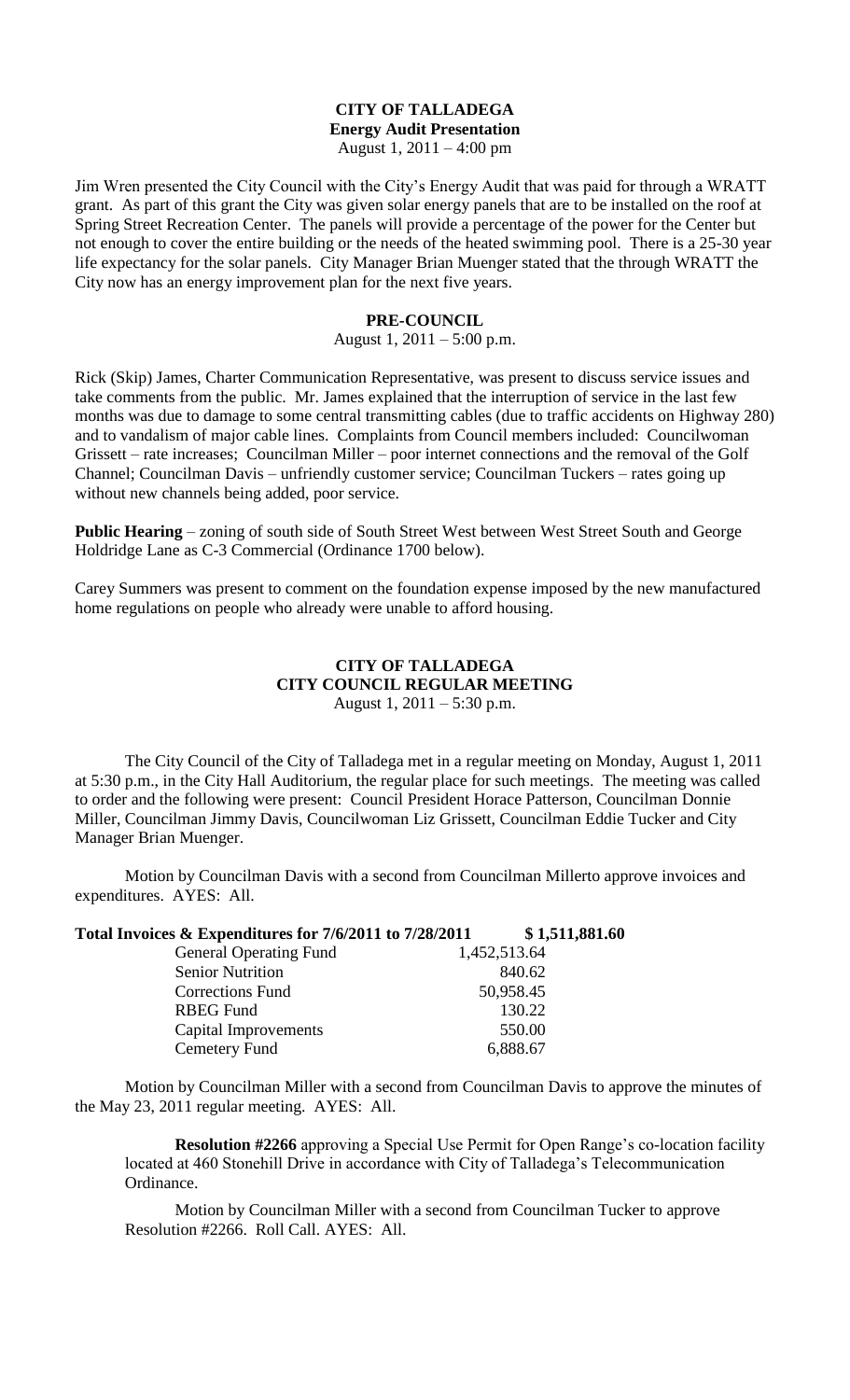**Resolution #2267** declaring Shirley Simmons-Sims as duly elected to the office of City Board of Education Ward 1 in the City of Talladega, Alabama for the term of office commencing on the first Monday in November 2011.

**Resolution #2268** declaring Bonnie Miller as duly elected to the office of City Board of Education Ward 3 in the City of Talladega, Alabama for the term of office commencing on the first Monday in November 2011.

**Resolution #2269** declaring James Braswell as duly elected to the office of City Board of Education Ward 5 in the City of Talladega, Alabama for the term of office commencing on the first Monday in November 2011.

**Resolution #2270** declaring the appointment of Election Officers for the 2011 Municipal Election for the City of Talladega.

Motion by Councilman Davis with a second from Councilman Miller for the approval of Resolutions #2267 through #2270. Roll Call. AYES: All.

Ms. Shirley Simmons-Sims was presented and addressed the Council on her re-election to the City's Board of Education. Ms. Simmons-Sims stated that she did not take the responsibility lightly and would try to always be fair and ask God for guidance in developing the best possible image for Talladega.

**Resolution #2271** assessing lien against property at 519 West Street for weed abatement. **Resolution #2272** assessing lien against property at 621 Knox Street for weed abatement.

**Resolution #2273** assessing lien against property at vacant lot next to 621 Knox Street for weed abatement.

**Resolution #2274** assessing lien against property at corner of Jackson and College Streets for weed abatement.

**Resolution #2275** assessing lien against property at 304 Westwood Circle for weed abatement. **Resolution #2276** assessing lien against property at 308 Westwood Circle for weed abatement.

**Resolution #2277** assessing lien against property at 114 Jackson Street for weed abatement.

**Resolution #2278** assessing lien against property at vacant lot on Sloan Avenue for weed abatement.

**Resolution #2279** assessing lien against property at 102 McClellan Street for weed abatement.

**Resolution #2280** assessing lien against property at 413 East Sloan Ave. for weed abatement. **Resolution #2281** assessing lien against property at WNUZ Radio Station Hwy 21 South for weed abatement.

**Resolution #2282** assessing lien against property at vacant lot at Spring & Howard Street for weed abatement.

**Resolution #2283** assessing lien against property at S904 Summer Street for weed abatement. **Resolution #2284** assessing lien against property at corner of Savory & College Street for weed abatement.

Motion by Councilman Tucker with a second from Councilwoman Grissett for approval of Resolutions #2271 through #2284. Roll Call. AYES: All.

Councilman Tucker asked for an amended weed abatement ordinance with stiffer fines for violations and a speedier timeline for the property owners to remedy the problems on their property. City Manager Muenger stated that it would be prepared in time for the next weed abatement season.

**Resolution #2285** approving an amendment to the Employee Compensation and Benefits section of the Employee Handbook (approved 12/17/2009) that designates compensation for employees assigned to the duties of a higher classification.

**Resolution #2286** to call upon the President of the United States, our State of Alabama Congressional leaders and the Director of Federal Emergency Management to restore federal disaster assistance to at least the 90% level, retroactive to July 13, 2011.

**Resolution #2287** to appoint the Manager of the Wastewater Treatment Plant as the Ethics Compliance Officer (ECO) for the City of Talladega, which includes the Talladega Water & Sewer Department, and thereby amending Resolution #1926.

**Resolution #2288** to approve a contract with Davis Builders for repair of the Golf Course Maintenance Building and Pro Shop for a total cost of \$22,150 per bid specifications.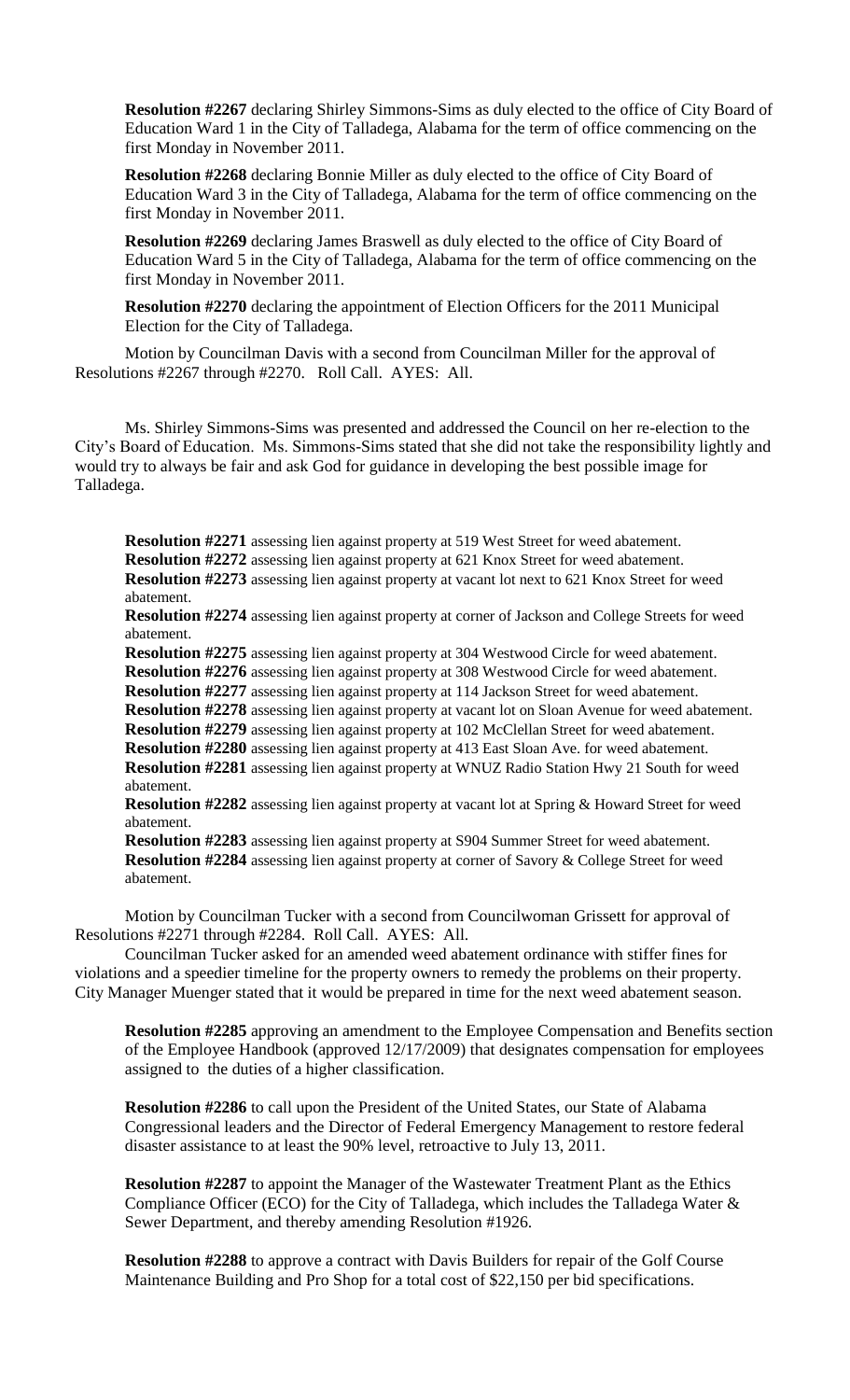Motion by Councilman Davis with a second from Councilman Miller for approval of Resolutions #2285 through #2288. Roll Call. AYES: All.

**Ordinance #1696** adopting regulations for Manufactured Homes and Manufactured Home Parks as part of the Talladega Zoning Ordinance. *(tabled from July 7th meeting, blocked for immediate consideration at the July 14th meeting)*

Motion by Councilman Tucker for immediate consideration of Ordinance #1696. There is no second – motion dies.

**Ordinance #1699** implementing an extension of the moratorium for four months on the issuing of permits for placement of manufactured homes within the city limits. *(City Manager requests this to be considered if Ordinance #1696 is not approved)*

Motion by Councilwoman Grissett for immediate consideration of Ordinance #1699 for a moratorium for **ONE** month only on issuing permits for placement of manufactured homes with the City limits with a second from Councilman Davis. Roll Call. AYES: All.

Motion by Councilman Davis with a second from Councilman Miller for a reading of the heading only of Ordinance #1699. Roll Call. AYES: All

AN ORDINANCE TO AMEND ORDINANCE #1683 IMPOSING A MORATORIUM ON THE PLACEMENT OF MOBILE/ MANUFACTURED HOMES IN AREAS CURRENTLY ZONED MHA (MOBILE HOME ZONING DISTRICTS) WITHIN THE CITY LIMITS OF THE CITY OF TALLADEGA FOR ONE ADDITIONAL MONTH OR UNTIL AN AMENDMENT IS APPROVED AND IMPLEMENTED FOR ORDINANCE #1120 "TALLADEGA, ALABAMA ZONING ORDINANCE" CONCERNING MHA ZONING DISTRICTS, WHICHEVER MAY COME FIRST.

Motion by Councilman Miller with a second from Councilman Davis for adoption of Ordinance #1699. Roll Call. AYES: Council President Patterson, Councilman Davis, Councilwoman Grissett, and Councilman Miller; NAY: Councilman Tucker.

Councilman Tucker clarified his vote by stating that he wanted manufactured homes allowed now and not to wait any longer.

**Ordinance #1700** amending the Talladega Zoning Ordinance #1120 and rezoning six properties from R-3 Single Family Residential Zoning District to C-3 General Commercial Zoning District.

Motion by Councilman Miller with a second from Councilwoman Grissett for the immediate consideration of Ordinance #1700. Roll Call. AYES: All

Motion by Councilman Davis with a second from Councilman Miller for reading of the heading only of Ordinance #1700. Roll Call. AYES: All.

AN ORDINANCE AMENDING ORDINANCE NO. 1120, AS AMENDED BY ORDINANCES HERETOFORE ADOPTED, SAID ORDINANCE, AND THE AMENDMENTS RELATED THERETO, BEING ENTITLED "TALLADEGA, ALABAMA, ZONING ORDINANCE", AS FOLLOWS, AND IN NO OTHER PARTICULARS;

Motion by Councilman Davis with a second from Councilwoman Grissett for adoption of Ordinance #1700. Roll Call. AYES: All.

**Ordinance #1701** reducing the speed limit from 25 MPH to 15MPH on Elm Street between the intersections of Cedar Street and McMillan Street East.

Motion by Councilman Davis with a second from Councilwoman Grissett for the immediate consideration of Ordinance #1701. Roll Call. AYES: All

Motion by Councilman Davis with a second from Councilwoman Grissett for reading of the heading only of Ordinance #1701. Roll Call. AYES: All.

AN ORDINANCE TO REGULATE AND RESTRICT THE SPEED AT WHICH ANY PERSON SHALL OPERATE A MOTOR VEHICLE ON ELM STREET WITHIN THE CITY OF TALLADEGA, ALABAMA AND TO PROVIDE PUNISHMENT FOR THE VIOLATION THEROF. Motion by Councilman Davis with a second from Councilman Tucker for adoption of Ordinance #1701. Roll Call. AYES: All.

**Ordinance #1702** to provide for compensation for the Absentee Elections Manager for City of Talladega Municipal Elections starting with the 2011 Municipal Election and continuing for all subsequent municipal elections until repealed or amended.